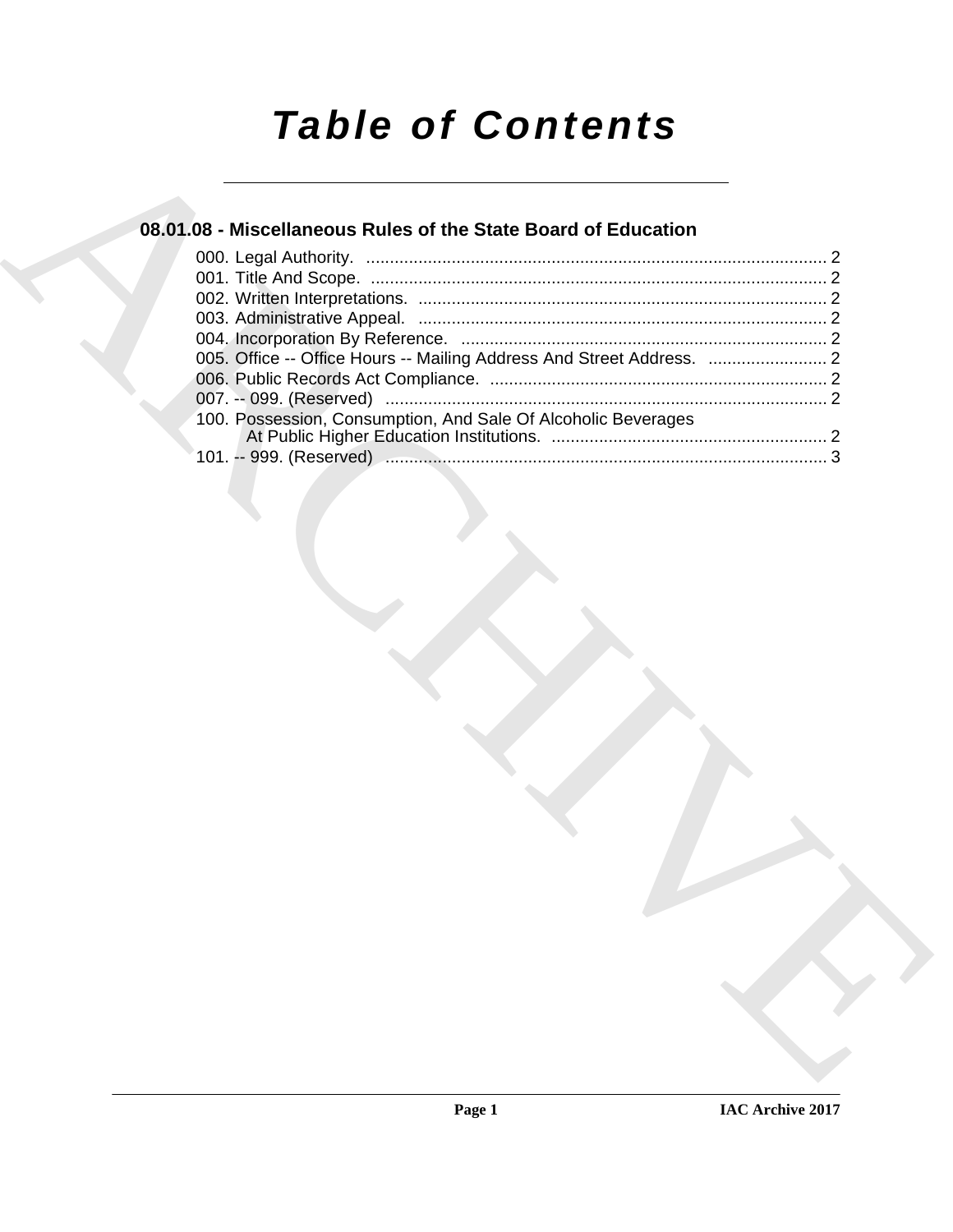#### **IDAPA 08 TITLE 01 CHAPTER 08**

#### **08.01.08 - MISCELLANEOUS RULES OF THE STATE BOARD OF EDUCATION**

#### <span id="page-1-1"></span><span id="page-1-0"></span>**000. LEGAL AUTHORITY.**

These rules are promulgated pursuant to the authority of the State board of education under Article IX, Section 2 of the Idaho Constitution and under Sections 33-105, 33-107, 33-2804, 33-3104, 33-3006, 33-4005, and 33-2211, Idaho<br>Code. (4-6-05) Code. (4-6-05)

#### <span id="page-1-2"></span>**001. TITLE AND SCOPE.**

**01.** Title. These rules shall be known as IDAPA 08.01.08, "Miscellaneous Rules of the State Board of Education." (4-6-05)  $\mu$  Education."  $(4-6-05)$ 

**02.** Scope. These rules constitute the requirements for miscellaneous rules for public, postsecondary ns in Idaho. (4-6-05) institutions in Idaho.

#### <span id="page-1-3"></span>**002. WRITTEN INTERPRETATIONS.**

In accordance with Section 67-5201(19)(b)(iv), Idaho Code, any written interpretation of the rules of this chapter are available at the Board office. (4-6-05)

#### <span id="page-1-4"></span>**003. ADMINISTRATIVE APPEAL.**

Unless otherwise provided for in the rules of the Board or in the State Board of Education Governing Policies and Procedures, all administrative appeals allowed by law shall be conducted as provided herein. (4-6-05)

#### <span id="page-1-5"></span>**004. INCORPORATION BY REFERENCE.**

There are no documents incorporated by reference into these rules. (4-6-05)

#### <span id="page-1-6"></span>**005. OFFICE -- OFFICE HOURS -- MAILING ADDRESS AND STREET ADDRESS.**

The principal place of business of the State Board of Education is in Boise, Idaho. (4-6-05)

**01. Mailing Address**. The mailing address is PO Box 83720, Boise, Idaho 83720-0037. (4-6-05)

**02. Street Address**. The State Board of Education's street address is 650 West State Street, Room 307, Boise, Idaho 83702. (4-6-05)

**03. Office Hours**. The office hours are from 8 a.m. to 5 p.m., except Saturday, Sunday and legal holidays. (4-6-05) holidays. (4-6-05)

#### <span id="page-1-7"></span>**006. PUBLIC RECORDS ACT COMPLIANCE.**

This rules has been promulgated in accordance with the Administrative Procedure Act, Title 67, Chapter 52, Idaho Code, and is a public record. (4-6-05) Code, and is a public record.

#### <span id="page-1-8"></span>**007. -- 099. (RESERVED)**

#### <span id="page-1-9"></span>**100. POSSESSION, CONSUMPTION, AND SALE OF ALCOHOLIC BEVERAGES AT PUBLIC HIGHER EDUCATION INSTITUTIONS.**

<span id="page-1-10"></span>Illegal possession or consumption of alcoholic beverages is prohibited in college or university-owned, leased, or operated facilities and on campus grounds. (7-1-93) operated facilities and on campus grounds.

**CHARCHIVE ON CHAPTER OS**<br> **CHARCHIVE CONTROVER THE STATE BOARD OF EDUCATION**<br>
THE SALEMONTIVE ON THE STATE BOARD OF EDUCATION<br>
THE SALEMONT CONTROVER THE SALEMONTARY CONTROVER THE SALEMONT CONTROVER THE SALEMONT CONTROVE **01. General Use Areas**. Except as provided in the State Board of Education Governing Policies and Procedures, alcoholic beverages may not be possessed or consumed under any circumstances in areas open to and most commonly used by the general public. These areas include, but are not limited to, lounges, student union buildings, recreation rooms, conference rooms, athletic facilities, and other public areas of college or universityowned buildings or grounds. (4-6-05)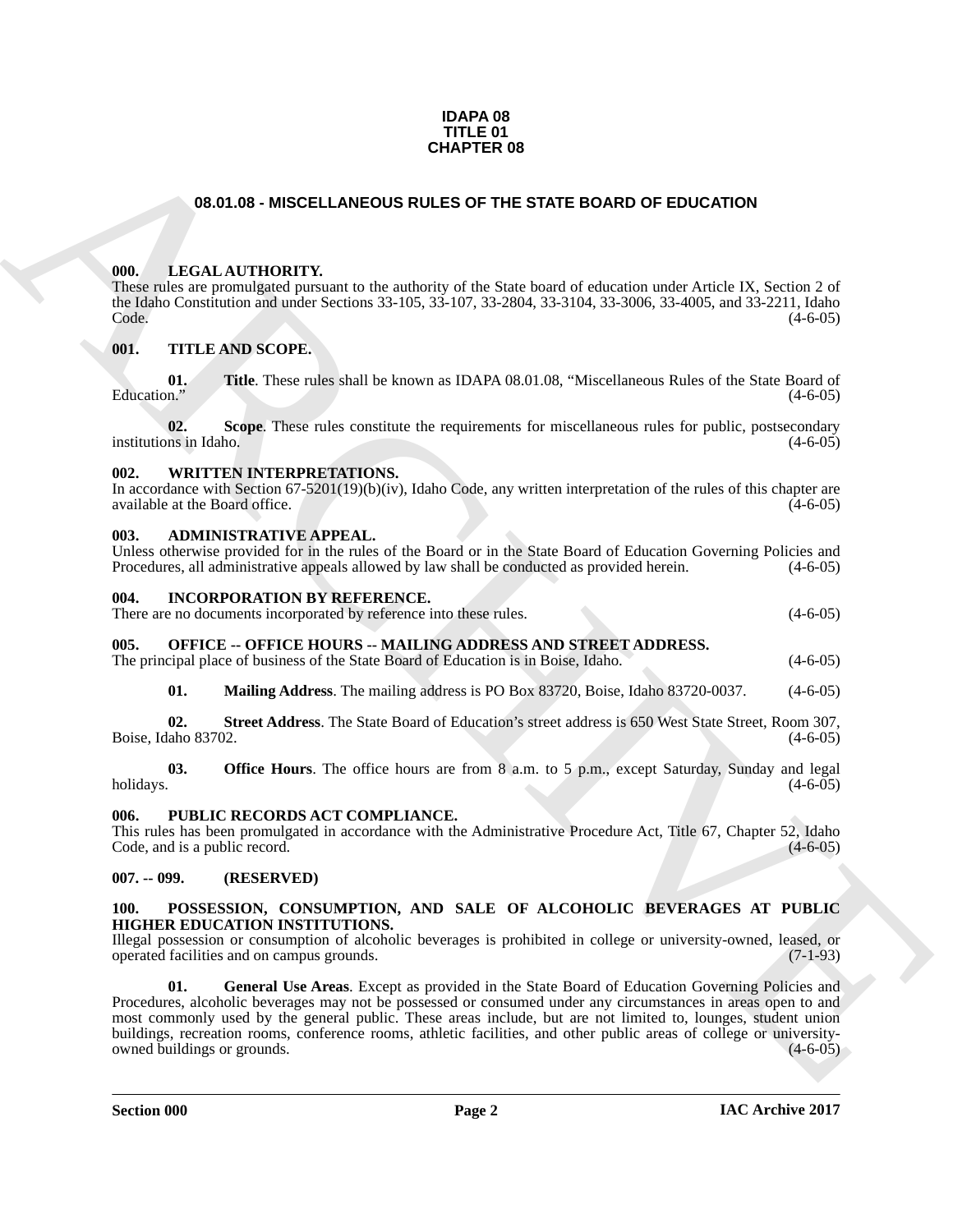#### <span id="page-2-2"></span>*IDAHO ADMINISTRATIVE CODE IDAPA 08.01.08 State Board of Education Miscellaneous Rules of the State Board of Education*

Since Good of Elision form a proposition in the set of the Since Board of Education School of Education Section<br>of the set of the set of the set of the set of the set of the set of the set of the set of the set of the set **02. Sale**. Except as provided in the State Board of Education Governing Policies and Procedures, sale of alcoholic beverages is prohibited in college or university-owned, leased, or operated facilities and on campus grounds. (4-6-05) grounds.  $(4-6-05)$ 

<span id="page-2-3"></span>**03.** Sanctions. Students who violate this policy will be subject to sanctions established by institutional (7-1-93) administration.

<span id="page-2-1"></span>**04. Guests and Visitors**. Guests or visitors must observe these regulations while on campus or other college or university property. Non-compliance may subject a person to sanctions imposed by the college or university, as well as to the provisions of local and state law.

#### <span id="page-2-0"></span>**101. -- 999. (RESERVED)**